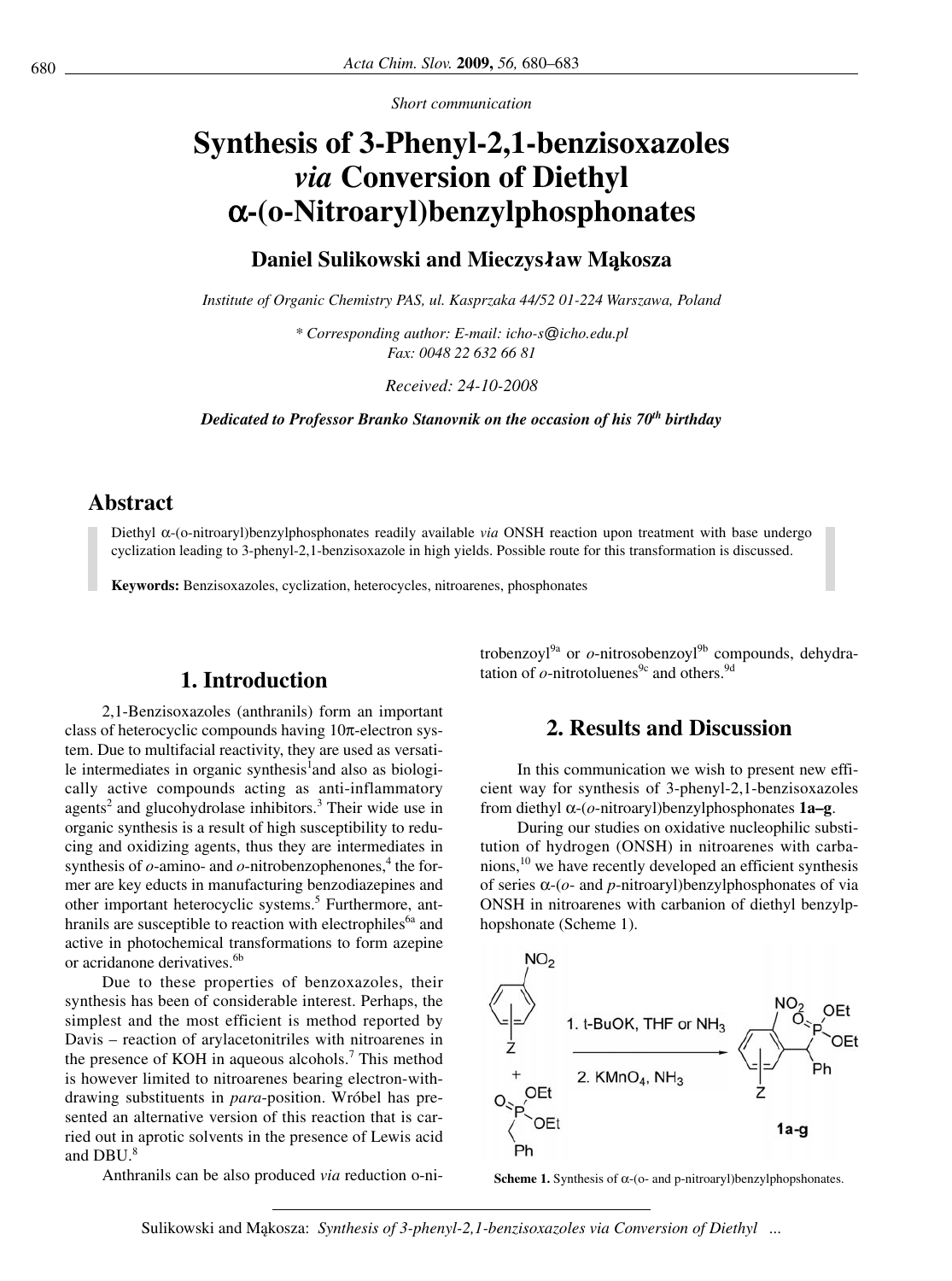Using appropriate conditions we can direct this reaction selectively *ortho* to the nitro group, thus produce convenient starting material for synthesis of anthranils.<sup>11</sup>

Treatment of a solution of appropriate phosphonate **1a-g** with 1.1 equiv. of t-BuOK in THF at –30 °C resulted in formation of dark-coloured mixture, indicating formation of the nitrobenzylic anion. Reaction must be kept under protective atmosphere of argon, otherwise some amounts of *o*-nitrobenzophenone derivative is formed. Bubbling air through solution of anion of **1f** gave 5-methoxy-2-nitrobenzophenone in nearly quantitative yield. The mixture was allowed to reach slowly RT and kept at this temp., till the reaction was complete. Disappearing of the deep colour indicates completing of the reaction. It should be mentioned, that rate of the reaction is strongly affected by nature of substituents in the nitroaromatic ring, reaction of **2b** or **2f** is completed within 1 h, while the reaction of **2c** needs about 7 d. After standard work-up products may be isolated by column chromatography or simple recrystallization (Scheme 2). Results of the reaction with other phosphonates are presented in Table 1. Majority of benzisoxazoles produced in this work were reported earlier. Their physicochemical data are identical with those reported.

**Table 1.**

| <b>Substrates</b> |    | <b>Products</b> |                |               |             |                          |
|-------------------|----|-----------------|----------------|---------------|-------------|--------------------------|
| Z                 |    | Z               |                | Yields<br>[%] | m.p.<br>PC1 | Lit. m.p.<br>PC1         |
| H                 | 1я | н               | 2a             | 79            | $51 - 52$   | $53 - 55^8$              |
| $3-C1$            | 1b | $7-C1$          | 2 <sub>b</sub> | 71            | $89 - 90$   |                          |
| $4-NO, 1c$        |    | $6-NO2$         | 2c             | 43            | $173 - 174$ | $174 - 175^{12}$         |
| $5-F$             | 1d | $5-F$           | 2d             | 80            | $94 - 95$   | $96 - 97^{13}$           |
| 5-CI              | 1e | 5-CI            | 2e             | 85            | 114-115     | $116 - 1178$             |
| 5-OMe 1f          |    | 5-OMe           | 2f             | 80            | $80 - 81$   |                          |
| $4$ -CN           | 1g | 6-CN            | 2g             | 82            | $171 - 172$ | $173 - 174$ <sup>8</sup> |



Scheme 3. Hypothetical way of formation of 2,1-benzisoxazole system.

On Scheme 3 we present hypothetical way of transformations of α-(o-nitroaryl)-benzylphosphonates into 3 phenyl-2,1-benzisoxazoles. We suppose, that in the first step, stabilized ylide attacks nitrogen atom of the nitro group producing an intermediate analogous to that involved in the Horner-Wadsworth-Emmons reaction, which after elimination of diethyl phosphorane anion gives 3-phenyl-

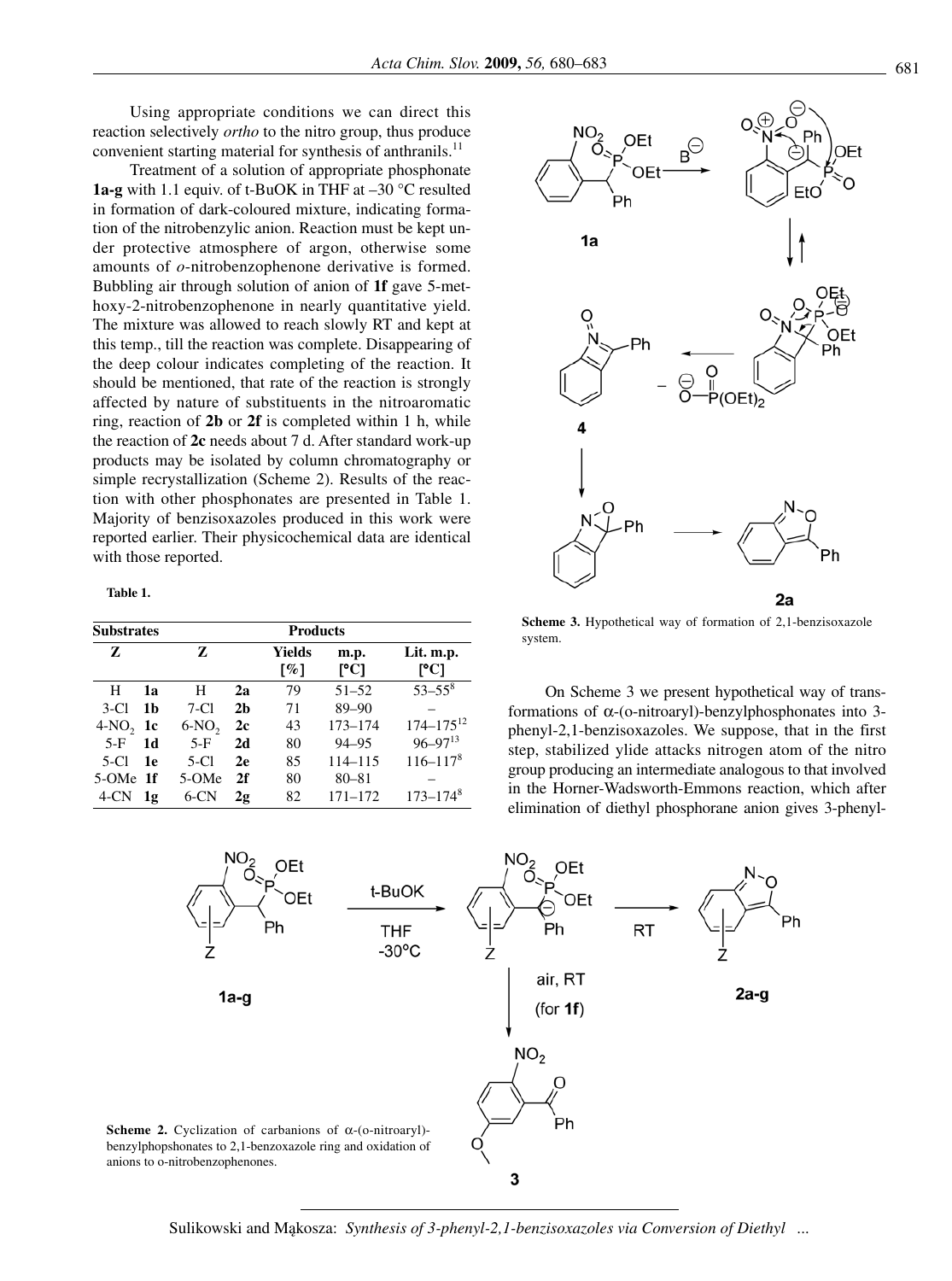benzo[b]azete oxide (**4**). The later rearranges to benzisoxazole ring. Intermediacy **4** of has already been postulated on the way of pyrolytic transformation of 4-phenyl-1,2,3-benzotriazine 3-oxide in 2,1-benzisoxazoles.<sup>14</sup>

# **3. Conclusions**

We have reported a new approach to the synthesis of 3-phenyl-2,1-benzisoxazoles staring from diethyl α-(o-nitroaryl)-benzylphosphonates that can be easily obtained via ONSH in nitroarenes with carbanion of diethyl benzylphosphonate. Our method provides easy access to 3-phenyl-2,1-benzisoxazoles that can contain substituents in any position of the ring. We proposed also a hypotethical route of transformation leading from phosphonate **1ag** to 3-phenyl-2,1-benzisoxazoles, postulating formation of benzo[*b*]azete oxide as an intermediate.

# **4. Experimental**

#### **4. 1. General remarks**

Melting points are uncorrected. <sup>1</sup>H NMR and <sup>13</sup>C NMR spectra were recorded on a Varian 400 MHz using  $CDCl<sub>3</sub>$  as a solvent. Chemical shits are given in ppm relative to TMS as an internal standard, coupling constant *J* are given in Hertz. Electron impact mass spectra were recorded with an AMD 604 Inectra GmbH at 70 eV, Electron-spray mass spectra were recorded with Mariner<sup>TM</sup>. THF was distilled over potassium benzophenone ketyl. Silica gel Merck 60 (230–400 mesh) was used for column chromatography.

### **4. 2. General procedure for the synthesis of 2a-f**

To a stirred solution of appropriate phosphonate (**2a-f**) (1.0 mmol) in THF (10 mL) cooled to  $-30$  °C under argon atmosphere, 1.0 M solution of potassium *tert*-butoxide in THF (1.1 mL, 1.1 mmol) was added dropwise. Resulted dark solution was then allowed to reach RT. Progress of the reaction was monitored by TLC. After the reaction was finished, the reaction mixture was quenched with water, extracted with ethyl acetate, organic phase was dried with anhydrous magnesium sulfate and concentrated in vacuo. Solid residue was purified by column chromatography and recrystallized from methanol.

#### **4. 3. Oxidation of carbanion 1f with air**

To the stirred solution on **1f** (379 mg, 1 mmol) in THF (10 mL) cooled to –30 °C, 1.0 M solution of *tert*-BuOK in THF (1.5 mL. 1.5 mmol) was added. Dry air was passed through the reaction mixture that was allowed to reach RT. After about 20 min, when deep blue colour disappeared, solvent was evaporated, and the residue was chromatographed on silica gel (hexane/ethyl acetate) giving 5-methoxy-2-nitrobenzophenone as an yellow, solidifying oil, 234 mg, 92% yield.

#### **4. 4. Selected analytical data**

**7-chloro-2,1-benzisoxazole (2b).** Yield 71%, mp 89–90 (MeOH). <sup>1</sup>H NMR (400 HMz, CDCl<sub>3</sub>): δd 8.02 (2H, dt, *J =* 6.8, 1.7), 7.74 (1H, dd, *J =* 8.8, 0.6), 7.60–7.52 (3H, m), 7.37 (1H, dd, *J =* 7.0, 0.6), 7.02 (1H, dd, *J =* 8.8, 7.0). 13C NMR (100 MHz, CDCl<sub>3</sub>): δ 165.3, 155.1, 130.8, 129.8, 129.4, 127.7, 126.8, 126.1, 124.8, 119.5, 115.5; EI (m/z, %) : 229 (100), 194 (90), 166 (59), 164 (12), 140 (10), 139 (12), 77 (33).

**5-methoxy-2,1-benzisoxazole (2f).** Yield 80%, mp 80–81 (MeOH). <sup>1</sup>H NMR (400 MHz, CDCl<sub>3</sub>):  $\delta$  7.95 (2H, dd, J = 8.4, 1.3), 7.57–7.51 (3H, m), 7.47–7.43 (1H, m), 7.05  $(1H, dd, J = 9.5, 2.2), 6.86$   $(1H, d, J = 1.8), 3.88$   $(3H, s).$ <sup>13</sup>C NMR (100 MHz, CDCl<sub>3</sub>): δ 162.1, 156.7, 156.0, 129.5, 129.2, 128.8, 127.7, 126.1, 117.0, 114.3, 94.1, 55.4. ESI(+): 226 [MH]<sup>+</sup>. Anal. Calcd. for  $C_{14}H_{11}NO_2$ : C 74.65, H 4.95, N 6.33, N 6.22. Found: C 74.60, H 4.99

**5-methoxy-2-nitrobenzophenone (3).**<sup>15 1</sup>H NMR (500 HMz, CDCl3): δ 8.25 (1H, d, *J =* 9.2), 7.77–7.74 (2H, m), 7.60–7.56 (1H, m), 7.47–7.42 (2H, m), 7.08 (1H, dd, *J =* 9.2, 2.8), 3.92 (3H, s). <sup>13</sup>C NMR (125 HMz, CDCl<sub>3</sub>): δ 193.1, 164.2, 139.5, 138.9, 135.9, 133.7, 129.1, 128.8, 127.0, 115.3, 113.4, 56.3. EI (m/z, %): 257 (12), 211 (17), 164 (90), 139 (13), 134 (11), 106 (16), 105 (100), 77 (45). HRMS–EI ( $m/z$ ): [M]<sup>+</sup> calcd for C<sub>14</sub>H<sub>11</sub>NO<sub>4</sub>, 257.07313; found, 257.06881.

# **5. References**

- 1. Gruenanger, P.; VitaFinzi, P.; Dowling, J.*: The Chemistry of Heterocyclic Compounds, Part 2, vol. 49. Isoxazoles.* Wiley-Blackwell (New York), **1999.**
- 2. Walsh, D.A. *European Patent 0260924*, **1987.**
- 3. Farr, R. A.; Peet, N. P. *WO Patent 1992/011867*, **1992.**
- 4. a) Safaei-Ghomi, J.; Fadaeian, M.; Hatami, A. *Turk. J. Chem.* **2007**, *21*, 89–95.
- 5. Fan, X.; Zhang, X., Zhang. Y. *Heteroatom Chem.* **2005***, 16*, 637–43. b) Sternbach, L. H., *Angew. Chem. Int. Ed.* **1971**, 34–43.
- 6. a) Yasushi, N.; Osami, A.; Kenzo, S. *Chem. Pharm. Bull.* **1972**, *20*, 2209–2214. b)Ogara, M.; Matsumoto, H.; Kano, H. *Tetrahedron* **1969**, *25*, 5205–5215.
- 7. a) Davis, R. B.; Pizzini, L. C. *J. Org. Chem.* **1960***, 25*, 1884– 1888. b) Davis, R. B.; Pizzini, L. C.; Bara, E. J. *J. Org. Chem.* **1961**, *26*, 4270–4274. c) Jaszkowska, A.; Serafinowa, B. *Roczniki Chem.* **<sup>1972</sup>**, *46*, 2051. d) Ma˛kosza, M.; Zieliñska, A. *Roczniki Chem,* **1972**, *46*, 955.

Sulikowski and Ma˛kosza: *Synthesis of 3-phenyl-2,1-benzisoxazoles via Conversion of Diethyl ...*